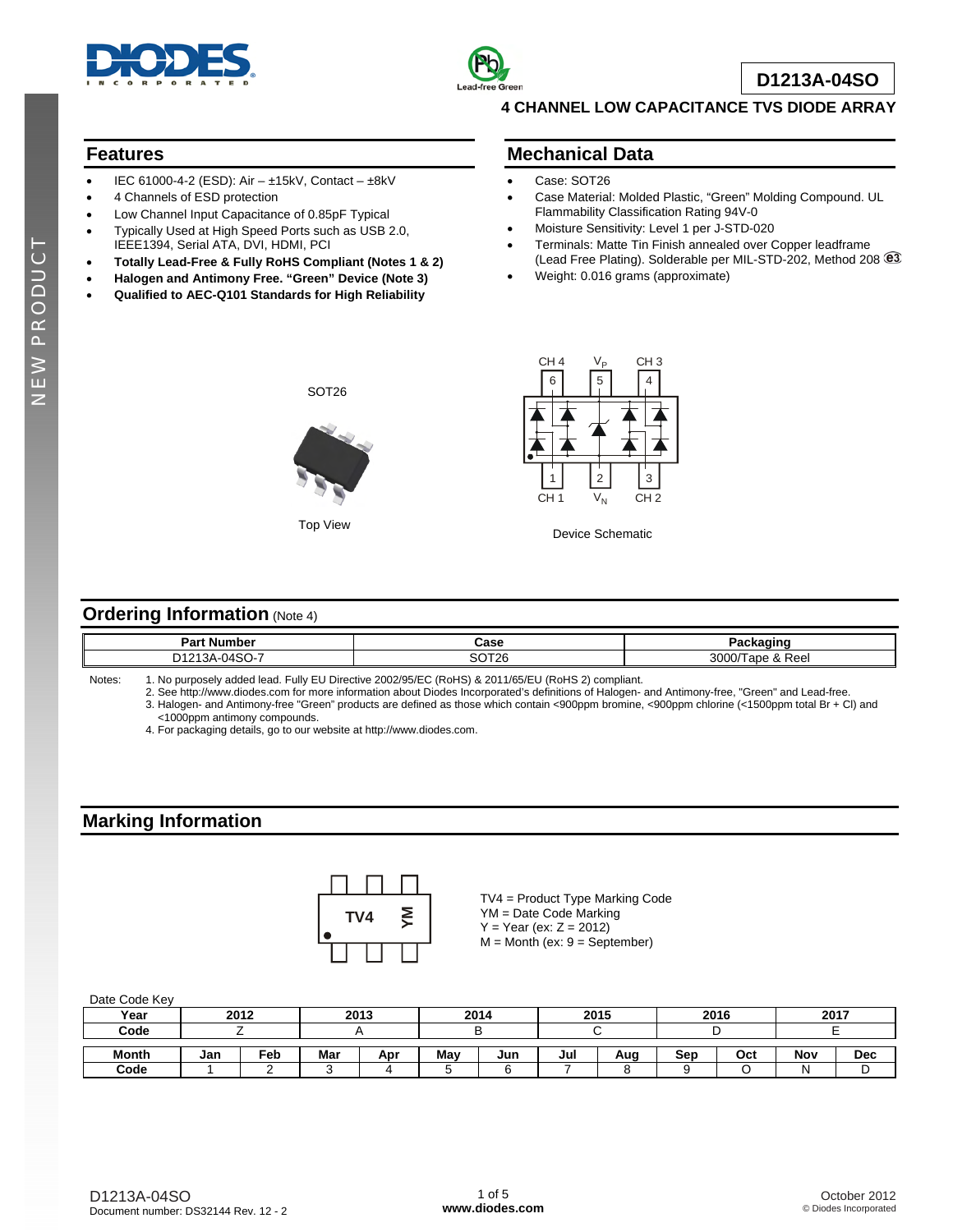

#### **Maximum Ratings** (@T<sub>A</sub> = +25°C, unless otherwise specified.)

| <b>Characteristic</b>              | Symbol              | Value                        | Unit | <b>Conditions</b>       |
|------------------------------------|---------------------|------------------------------|------|-------------------------|
| Operating Supply Voltage           | Vp - V <sub>N</sub> | 6.0                          |      |                         |
| DC Voltage at any Channel Input    |                     | $(VN - 0.5)$ to $(VP + 0.5)$ |      |                         |
| Peak Pulse Current                 | <b>IPP</b>          |                              |      | $8/20$ µs, Per Figure 3 |
| ESD Protection - Contact Discharge | VESD_Contact        | ±8                           | kV   | Standard IEC 61000-4-2  |
| ESD Protection - Air Discharge     | <b>VESDAir</b>      | ±15                          | kV   | Standard IEC 61000-4-2  |

# **Thermal Characteristics**

| Characteristic                                          | Svmbol    | Value           | Unit          |
|---------------------------------------------------------|-----------|-----------------|---------------|
| Power Dissipation (Note 5)                              |           | 300             | mW            |
| <b>Thermal Resistance, Junction to Ambient (Note 5)</b> | $R_{AJA}$ | 417             | $\degree$ C/W |
| Operating and Storage Temperature Range                 | J, Istg   | $-65$ to $+150$ |               |

# **Electrical Characteristics** ( $@T_A = +25^\circ \text{C}$ , unless otherwise specified.)

| <b>Characteristic</b>                 | Symbol           | Min  | Typ    | Max  | <b>Unit</b> | <b>Test Conditions</b>                                                     |
|---------------------------------------|------------------|------|--------|------|-------------|----------------------------------------------------------------------------|
| Operating Supply Voltage              | Vр               |      | 3.3    | 5.5  |             |                                                                            |
| Operating Supply Current (Note 6)     | IP.              |      |        | 8.0  | μA          | $(V_P - V_N) = 3.3V$                                                       |
| Channel Leakage Current (Note 6)      | IR.              |      | 0.1    | 1.0  | μA          | $V_P = 5V$ , $V_N = 0V$                                                    |
| Reverse breakdown voltage             | Vbr.             | 6.0  |        |      |             | $I_R = 1mA$                                                                |
| Clamping Voltage, Positive Transients | $V_{CL1}$        |      | 10.0   |      |             | $I_{PP} = 1A$ (Note 7)                                                     |
| Clamping Voltage, Negative Transients | V <sub>CL2</sub> |      | $-1.7$ |      |             | $I_{PP} = -1A$ (Note 7)                                                    |
| Forward Voltage for Top Diode         | V <sub>FD1</sub> | 0.60 | 0.80   | 0.95 |             | $I_F$ = 8mA, any channel to $V_P$                                          |
| Forward Voltage for Bottom Diode      | V <sub>FD2</sub> | 0.60 | 0.80   | 0.95 |             | $I_F = 8mA$ , $V_N$ to and channel                                         |
| Dynamic Resistance                    | R <sub>DYN</sub> |      | 0.9    |      | Ω           | $I_{PP} = 1A$ (Note 7)                                                     |
| Channel Input Capacitance             | $C_T$            |      | 0.85   | 1.2  | pF          | $V_{\text{IN}}$ = 1.65V, $V_{\text{P}}$ = 3.3V,<br>$V_N = 0V$ , $f = 1MHz$ |

Notes: 5. Device mounted on FR-4 PCB pad layout (2oz copper) as shown on Diodes, Inc. suggested pad layout AP02001, which can be found on our website at [http://www.diodes.com.](http://www.diodes.com) 

6. Short duration pulse test used to minimize self-heating effect.

7. Clamping voltage value is based on an 8x20 $\mu$ s peak pulse current ( $I_{\text{pp}}$ ) waveform.

8. Measured from any channel to VN

9. Measured from VP to VN.

10. For information on the impact of Diodes' USB 2.0 compatible ESD protectors on signal integrity including eye diagram plots, please refer to AN77 at the following URL: [http://www.diodes.com/destools/appnote\\_dnote.html.](http://www.diodes.com/destools/appnote_dnote.html)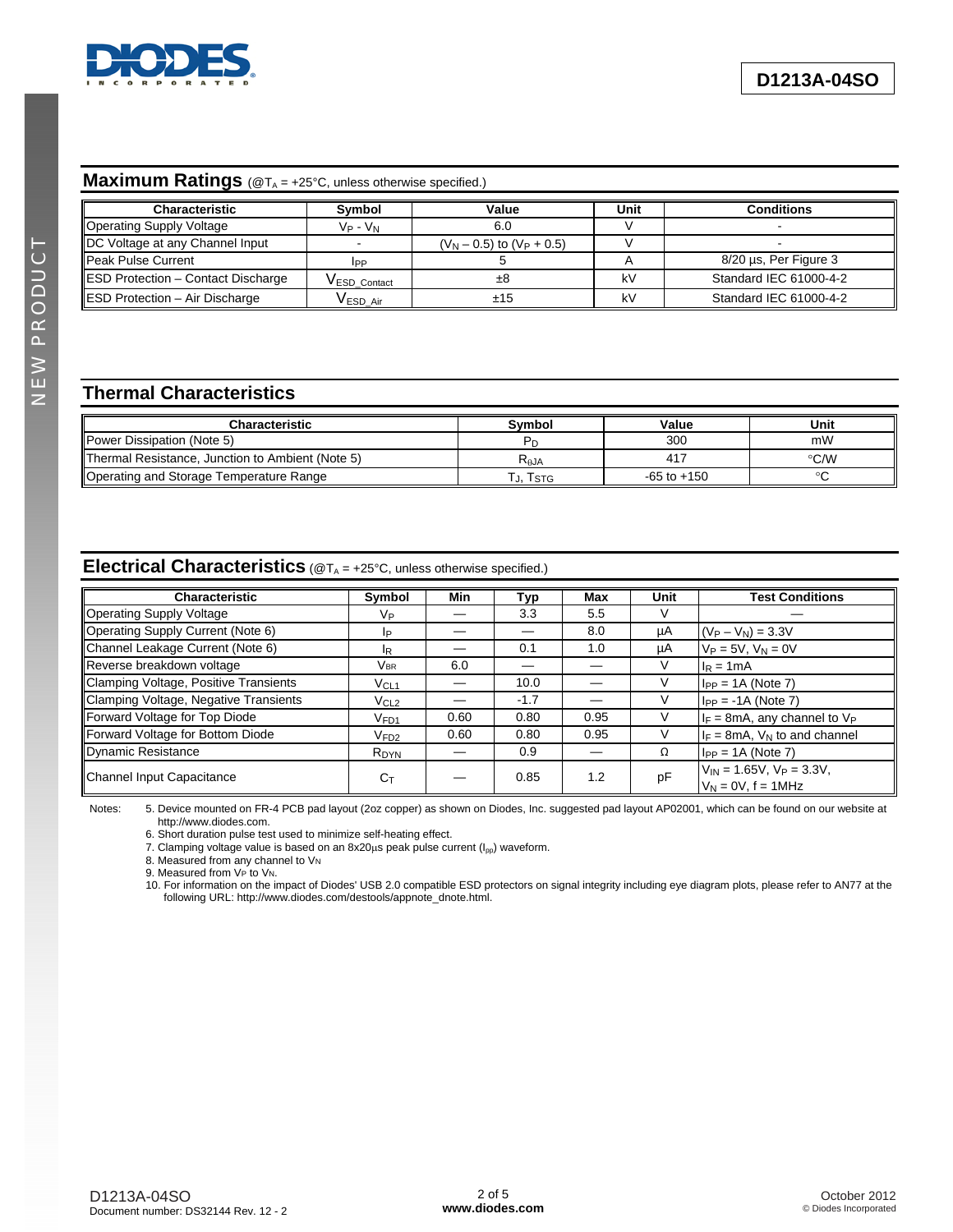

NEW PRODUCT **NEW PRODUCT** 



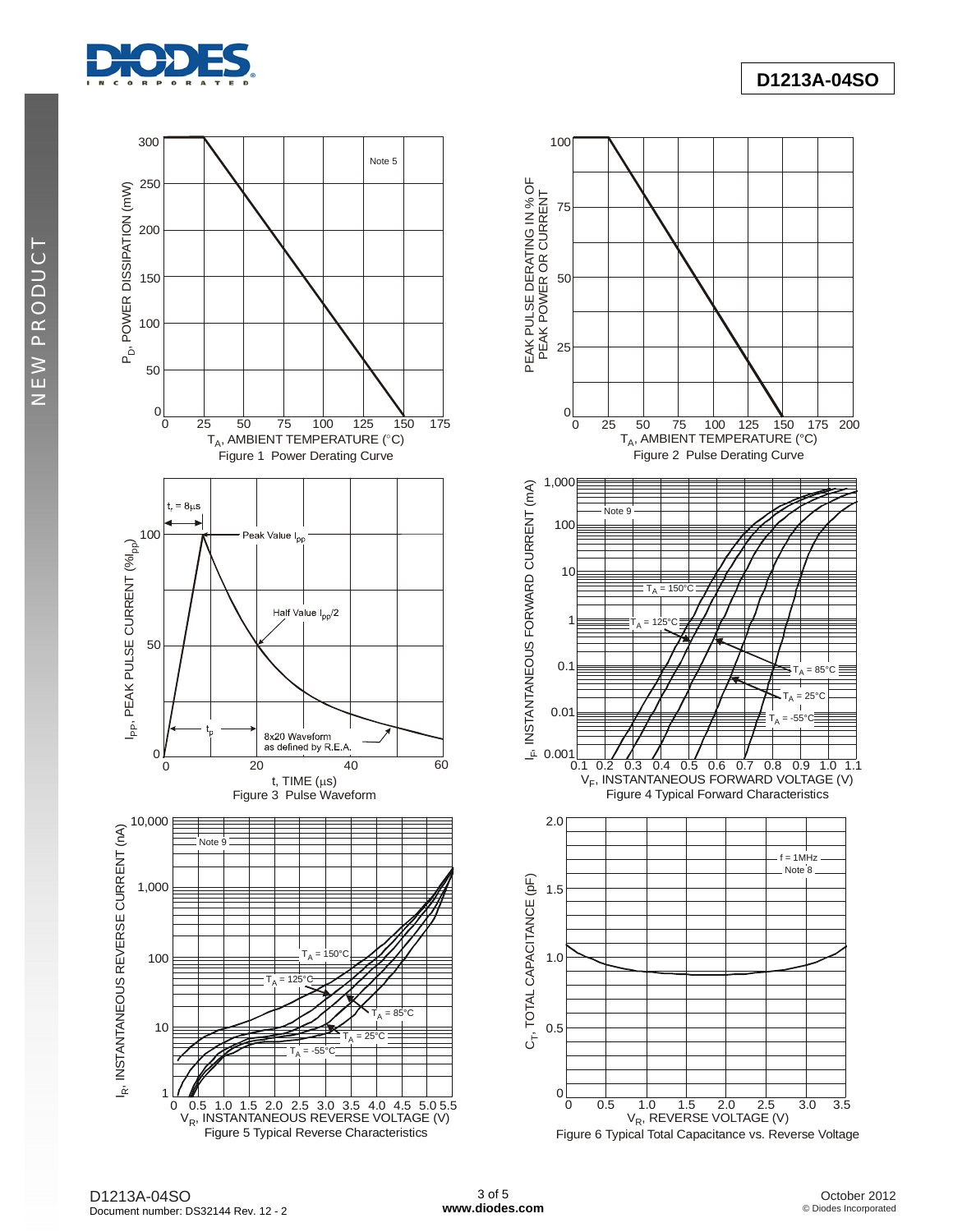

# **Package Outline Dimensions**

Please see AP02002 at [http://www.diodes.com/datasheets/ap02002.pdf fo](http://www.diodes.com/datasheets/ap02002.pdf)r latest version.



| SOT26       |       |      |      |  |  |  |  |
|-------------|-------|------|------|--|--|--|--|
| Dim         | Min   | Max  | Tvp  |  |  |  |  |
| A           | 0.35  | 0.50 | 0.38 |  |  |  |  |
| в           | 1.50  | 1.70 | 1.60 |  |  |  |  |
| С           | 2.70  | 3.00 | 2.80 |  |  |  |  |
| D           |       |      | 0.95 |  |  |  |  |
| н           | 2.90  | 3.10 | 3.00 |  |  |  |  |
| J           | 0.013 | 0.10 | 0.05 |  |  |  |  |
| κ           | 1.00  | 1.30 | 1.10 |  |  |  |  |
| L           | 0.35  | 0.55 | 0.40 |  |  |  |  |
| м           | 0.10  | 0.20 | 0.15 |  |  |  |  |
| α           | ŋ۰    | 8°   |      |  |  |  |  |
| mensions in |       |      |      |  |  |  |  |

# **Suggested Pad Layout**

Please see AP02001 at [http://www.diodes.com/datasheets/ap02001.pdf fo](http://www.diodes.com/datasheets/ap02001.pdf)r the latest version.



| <b>Dimensions</b> | Value (in mm) |
|-------------------|---------------|
| 7                 | 3.20          |
| G                 | 1.60          |
| x                 | 0.55          |
|                   | 0.80          |
| C <sub>1</sub>    | 2.40          |
| r. 2              | 0.95          |